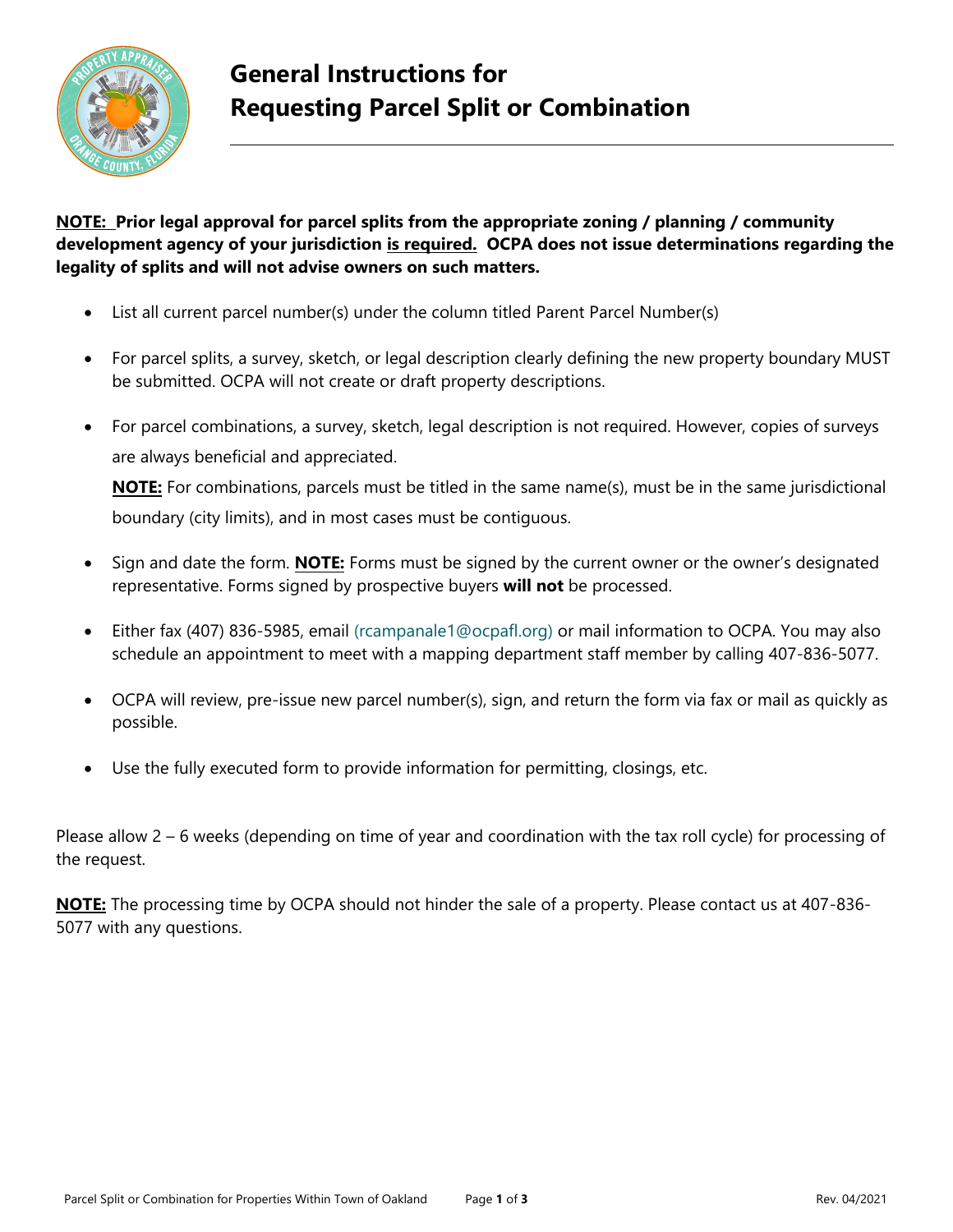

# **Request for Parcel Split or Combination for Properties Within Town of Oakland**

|                                                | NEW PARCEL IDENTIFICATION NUMBER(S)    |  |
|------------------------------------------------|----------------------------------------|--|
| <b>PARENT PARCEL NUMBER(S)</b>                 | (ISSUED BY MAPPING DEPT P.A. OFFICE)   |  |
| SEC__TWP__RNG__SUB____PARCEL____________       | SEC__TWP__RNG__SUB____PARCEL__________ |  |
|                                                |                                        |  |
|                                                |                                        |  |
|                                                |                                        |  |
|                                                |                                        |  |
|                                                |                                        |  |
|                                                |                                        |  |
| <u> 1989 - Johann Stoff, Amerikaansk konst</u> |                                        |  |

#### **NOTES:**